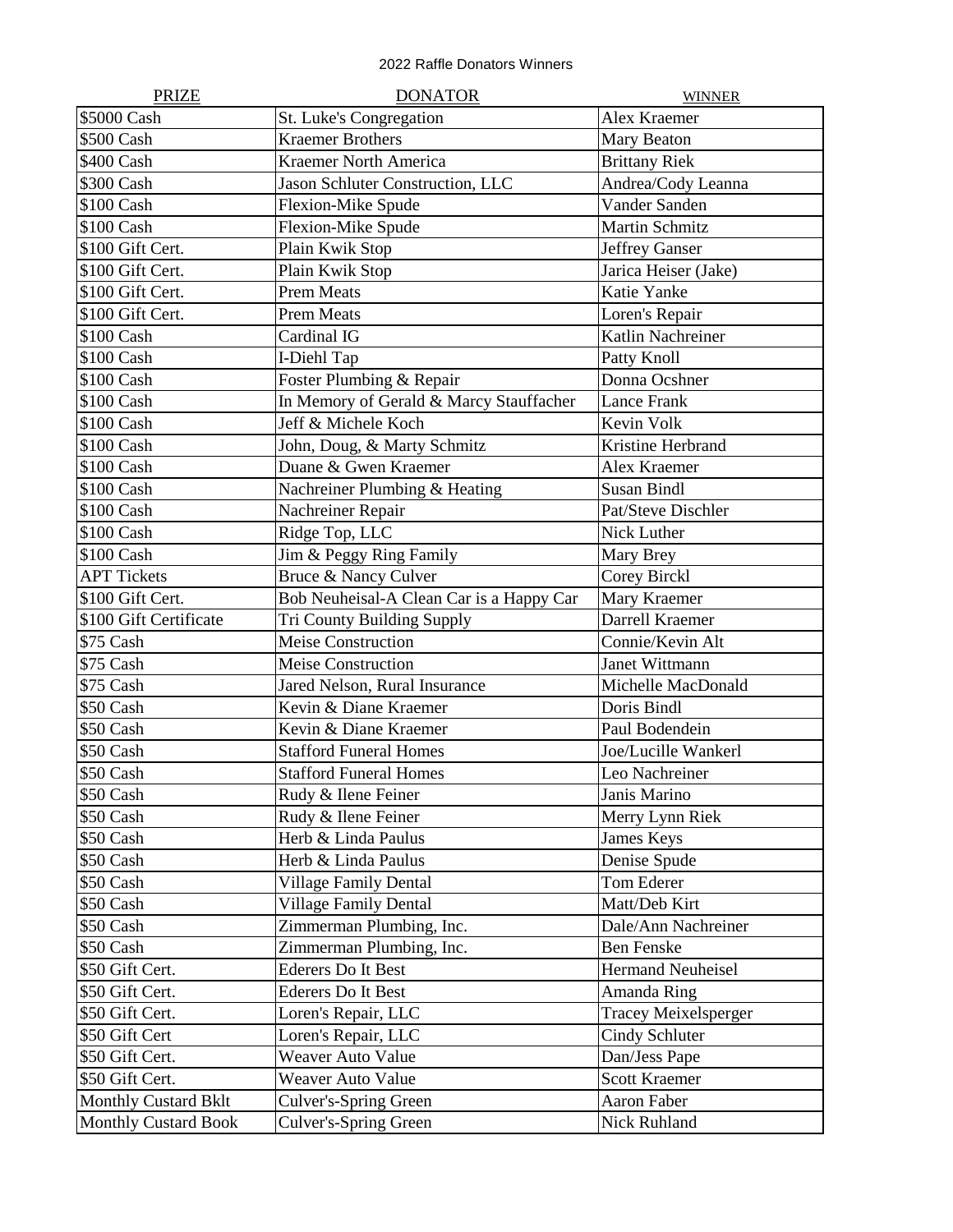| 1 Free Mth Membership  | Lexington Fitness (w/Fob & Tshirt)     | <b>Mitch Nachreiner</b> |
|------------------------|----------------------------------------|-------------------------|
| 1 Free Mth Membership  | Lexington Fitness (w/Fob & Tshirt)     | Vander Sanden           |
| \$50 Cash              | <b>Advance Pest Control/Greg Meise</b> | Tony/Jacqui Cavagnetto  |
| \$50 Cash              | Alt Contruction LLC/Greg & Tami Alt    | <b>Terry Drone</b>      |
| \$50 Cash              | <b>Bob Berry Electric</b>              | Alysssa Mueller         |
| \$50 Cash              | Gary Bindl - Bindl Home Improvement    | <b>Bob Ederer</b>       |
| \$50 Cash              | <b>Country Crossroads LLC</b>          | Julie/Darrel Neuheisel  |
| \$50 Cash              | Marlene Dischler                       | <b>Walker Laack</b>     |
| \$50 Cash              | <b>Ederer Dairy Supply</b>             | <b>Finnley Oppert</b>   |
| \$50 Cash              | Jim & Michaeleen Everson               | Nick Luther             |
| \$50 Cash              | Luther & Weber Painting                | Alan/Lauri Dischler     |
| \$50 Cash              | Merry Lynn & Tom Riek                  | Allan Kraemer           |
| \$50 Cash              | Ring's Bar - Al & Jane                 | <b>Cindy Schluter</b>   |
| \$50 Cash              | Ray & Marcia Ring                      | Lori Hoffman            |
| \$50 Cash              | Ruhland Construction/Eric Ruhland      | <b>Steph Pannkuk</b>    |
| \$50 Cash              | <b>Superior Electric</b>               | Kristy Meyer            |
| \$50 Gift Certificate  | The Shoe Box                           | <b>Tammy Lenerz</b>     |
| \$30 Cash              | Final Touch Finish Carpentry/Dan Bindl | Floyd/Lois Gruber       |
| 1 Year Subscription    | <b>Home News</b>                       | Tom/Carol Walsh         |
| \$25 Cash              | Bob & Marlyn Bauer                     | <b>Brenda Phippen</b>   |
| \$25 Cash              | Bob & Marlyn Bauer                     | Linda Feiner            |
| \$25 Gift Certificate  | Green Acres/Sauk City                  | Lisa Ruhland            |
| \$25 Gift Certificate  | Green Acres/Sauk City                  | <b>Collin Dischler</b>  |
| \$25 Gift Certificate  | Green Acres/Sauk City                  | <b>Buzz Jewell</b>      |
| \$25 Gift Certificate  | Green Acres/Sauk City                  | Angela Wittmann         |
| \$25 Gift Certificate  | Changez                                | Tim/Julie Lins          |
| \$25 Gift Certificate  | Changez                                | Mary Keys               |
| \$25 Gift Certificate  | Roarin 20s                             | Kenneth Hanusa          |
| \$25 Gift Certificate  | Roarin 20s                             | <b>Robert Neuheisel</b> |
| \$25 Gift Certificate  | <b>Straka Meats</b>                    | Mary Kraemer            |
| \$25 Gift Certificate  | <b>Straka Meats</b>                    | <b>Bill Ederer</b>      |
| \$25 Gift Certificate  | Subway                                 | Ann Simonds             |
| \$25 Cash              | Mary Ann Heiser                        | <b>Bonita Albrecht</b>  |
| \$25 Cash              | Sam's Place                            | <b>Susan Bindl</b>      |
| \$25 Cash              | Schwarz Insurance                      | Pat Price               |
| \$25 Gift Certificate  | <b>Butternut Coffee Truck</b>          | Michael Wittmann        |
| \$25 Gift Certificate  | <b>Butternut Coffee Truck</b>          | <b>Terry Drone</b>      |
| \$25 Gift Certificate  | Lucy's Hair & Salon                    | <b>Charles Fenske</b>   |
| \$25 Gift Certificate  | Prairie Plumbing & Heating Inc.        | Mike Meixelsperger      |
| \$25 Gift Certificate  | Sidney Bakes, LLC                      | <b>Bob Schwarz</b>      |
| \$20 Cash              | Dale & Deb Fingerhut                   | Monica Alexander        |
| \$20 Gift Certificate  | Rachel Anne Studio                     | Imelda Nachreiner       |
| \$20 Gift Certificate  | Rachel Anne Studio                     | <b>Susan Bindl</b>      |
| \$20 Gift Certificate  | Arcadia Books                          | Ralph Liegel            |
| \$20 Gift Certificate  | Villa Inn                              | <b>Greg Kraemer</b>     |
| 16" Homemade Pizza     | Rocketman Pizza                        | Judy/Alex Kraemer       |
| 16" Homemade Pizza     | Rocketman Pizza                        | Tom/Julie Meixelsperger |
| (1) Fri. Nite Fish Fry | Logan's Heroes                         | Larraine Bertrang       |